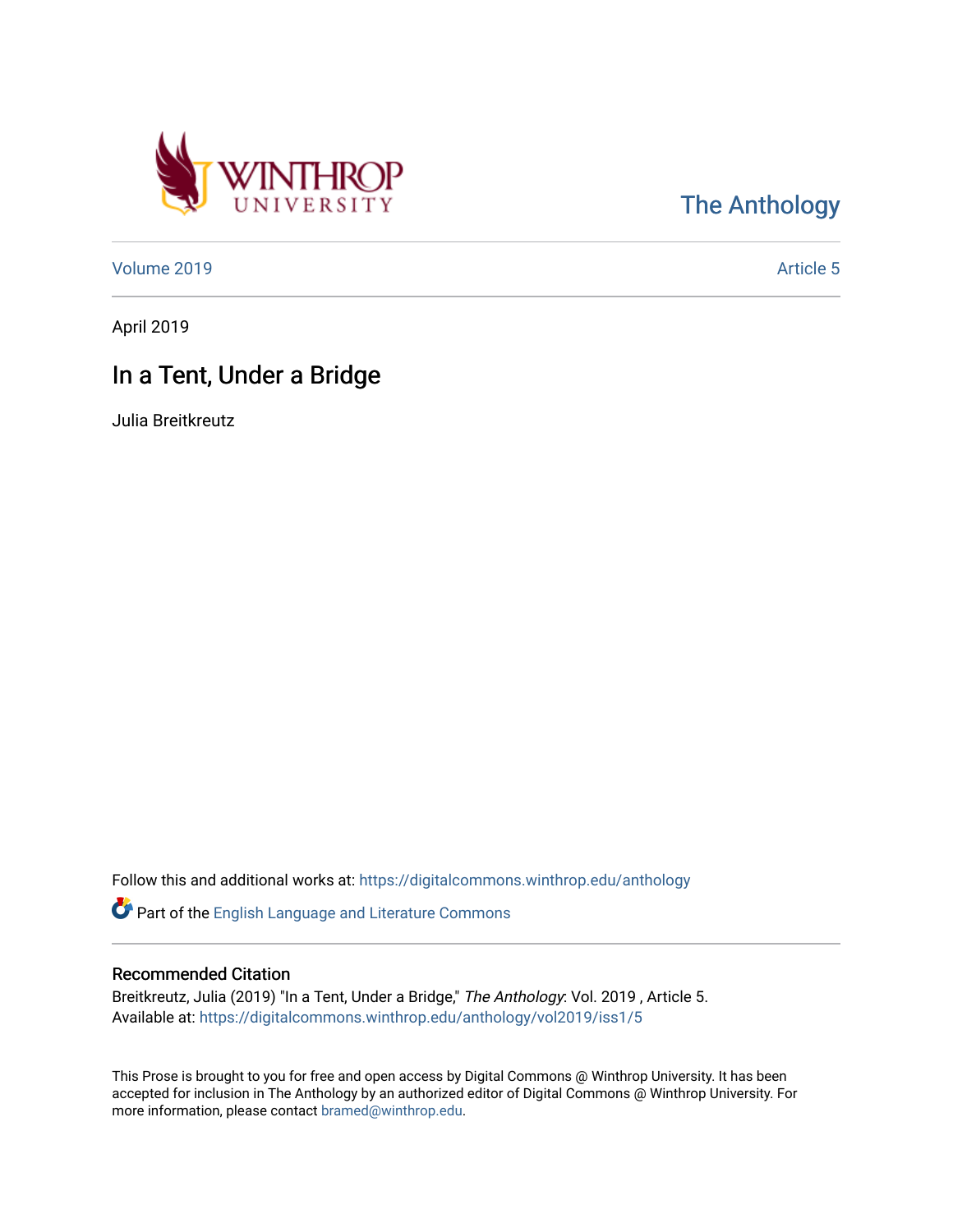My tent was green at one point. Or, maybe it was blue. I can't quite remember. It used to keep out the cold Boston air. Now there are holes in the top and all over the sides. The cold whispers to me. It tells me things and I listen at night when I am all alone. My lips hurt too much to talk back.

The last time the blue and red lights broke through the dark night was when Buddy died. He lived under the tarp next to my tent. Buddy liked to talk about getting his girlfriend back.

"I just have to get my shit together. Then, she'll take me back. She loves me." He would tell me around the fire.

"Where is she, Buddy?" The red embers lit up Buddy's face. His sunken cheeks made him look like a starving soldier.

"She's waiting on me, I know it."

 Sandra found Buddy's body on a sunny January morning. He looked like a mummy, all bundled up in his green sleeping bag. She screamed and I wobbled over. Buddy's eyes were open. They were cloudy. His mouth was cracked. A thin line of saliva covered his chin. I was too scared too touch him so I wobbled back to my tent. Sandra's cries echoed under the bridge.

 The next morning, Buddy was gone. Another one was there. I didn't ask what his name was. I didn't care to know.

•••

Buddy never got his girl back.

There is only this moment. This feeling. Nothing else matters. The rush enters and I am overtaken. I am falling deeper and deeper into this space. I want to stay here forever. This place is warm and nice. Out there, it is cold and people hurt. Buddy is dead out there. I have to stay here where there is no pain to be felt. Yellow. All is yellow and fuzzy here.

"Get up, motherfucker." The yellow is gone. The high is over. "Wha—what—get the fuck outta here, man." My mouth feels like sandpaper.

His nose is red and big like a balloon. I stare at it for a long time.

"I said, get up. Seriously, Ralph?" Balloon nose moves closer to me. I can't find words. I am still coming down from that yellow place. I never want to leave it.

"Who," I start to say. The 'o' sound feels thick in my dry

**9**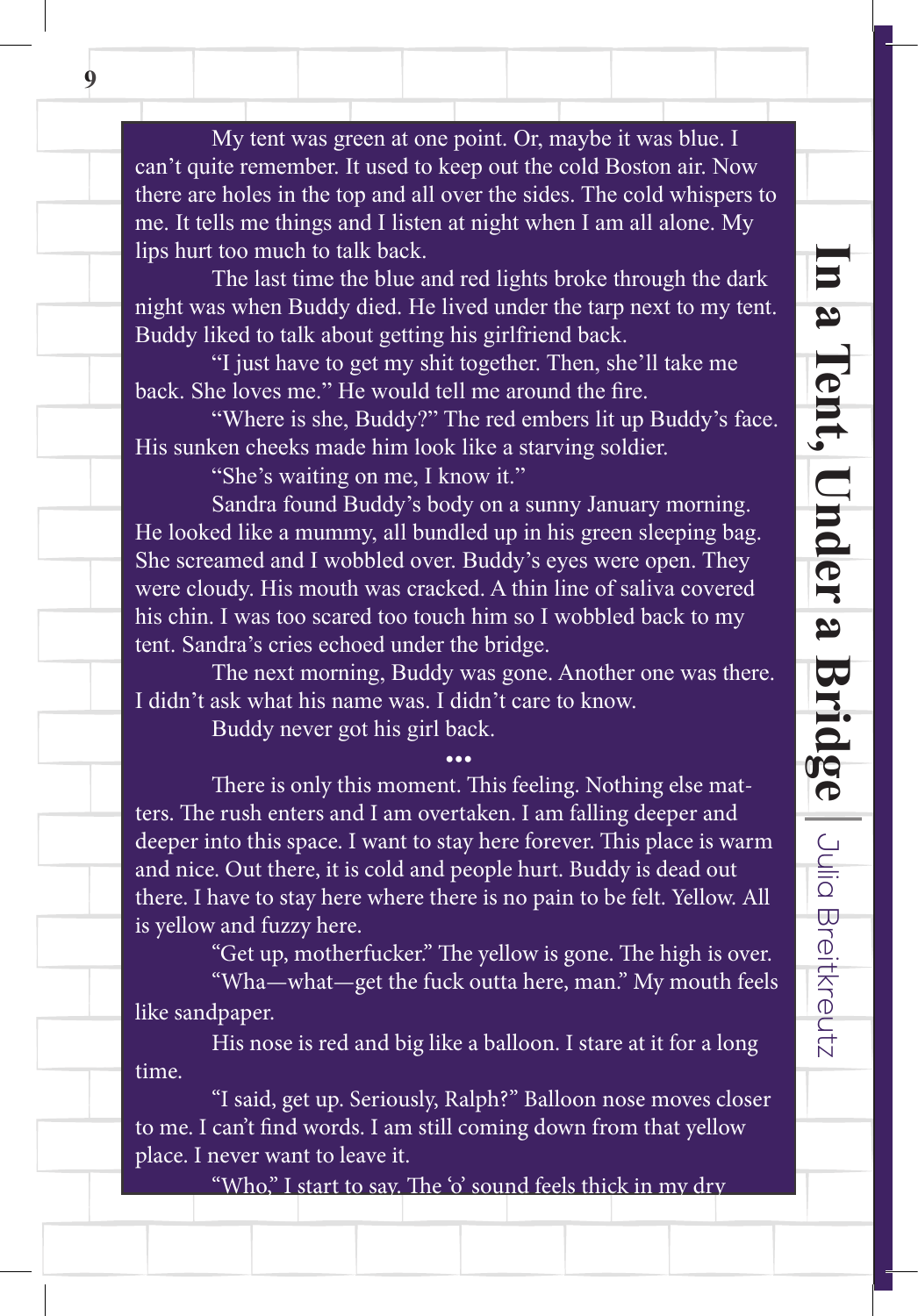mouth, "Who are you?"

Then I see the rest of balloon nose. My vision is becoming clearer. I take in all the details I seemed to have forgotten. The big lips that used to always smile, the green eyes and the thick, Italian eyebrows. The brown beanie with the faded North Face logo. The rough hands that taught me how to defend myself years ago are unzipping my jacket. His fingers feel cold on my neck.

"Steven?" It comes out as a whisper, but he hears.

"Shhh, don't talk." I feel his fingers find my pulse. Now, everything feels purple. Nostalgia. Memories come back and I feel heavy.

"How long ago did you use, Ralph? Tell me the truth." He takes something from his bookbag. I want to lift my head to look but am too weak, too tired.

"How did you find me?" I stare at the holes in my tent. I see the sky. The clouds are feathery. They are moving away. I hear Steven rummage through his bag.

"Answer my question, first, Ralph. How long ago?"

"I don't know, a few hours? It doesn't matter. I'm fine."

"Don't say that. Never say that again, okay? You are not fine. You are fucked up."

He crouches over me and pulls my head off the ground. There is a plastic water bottle in his hand. Slowly, my hands reach for it. I have never wanted anything more in my life.

I want to say something to Steven. Emotions are rising within me, long forgotten emotions. The hot summer afternoons spent exploring the creek in our childhood backyard, the fights over who got to pick what to watch on Saturday mornings, the look of pure happiness on Steven's face when he told me about Pam's pregnancy. All these and more come back to me and I feel light headed. I want to tell Steven how much I love him but it is hard to cross that bridge that stretches between us.

"Are you scared?" My voice is stronger now. I push myself up off the ground with my hands. Steven does not sit down. He just crouches.

"Of what?"

"Dying."

 $=$ 

Silence. I see the corner of Steven's mouth turn down. I know him. I know he is scared of dying. There is always caution with Steven, despite what strangers think. He is a man of comfort and caution. Still, I ask.

"Why are you asking me that?" There is a flicker in Steven's eyes. He is angry that I brought it up. He messes with his jacket and I notice his fingernails. They are neat and clean.

Our Grandma died when I was fourteen and Steven was sixteen. Death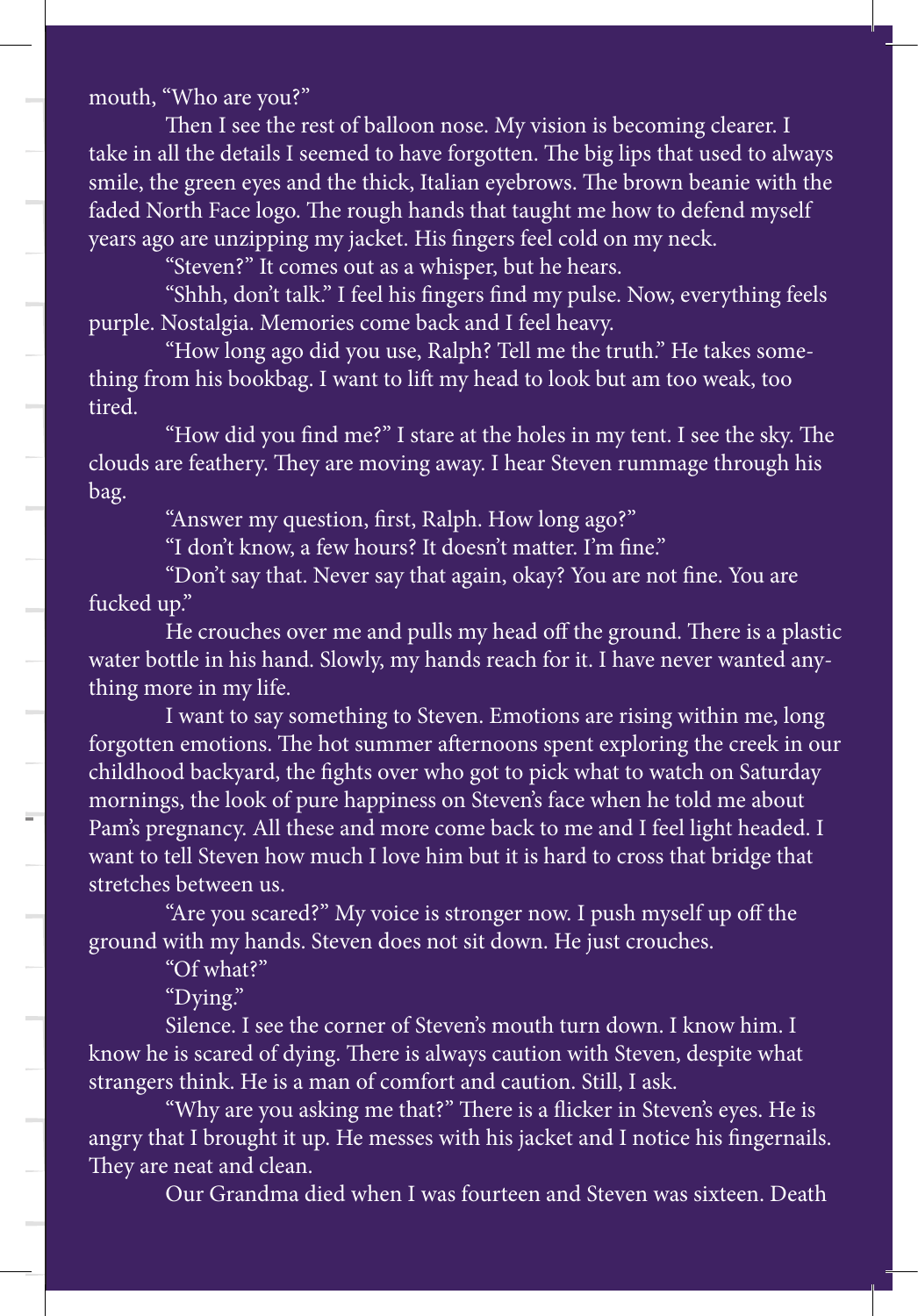was around her for three years. I noticed this. I watched Death play tricks on her. Hospital visit after hospital visit, Death dragged her to the edge and dangled her there, letting us look on with tears in our eyes. He always brought her back to us, smile, the green eyes and the thick, Italian eyes and the thick, Italian eyes and the brown beaning the brown beaning the brown beaning the brown beaning the brown beaning the brown beaning the brown beaning the brown bean though.

This is all Steven has seen of Death. How do I tell him that Death is my friend? Would he understand? How can a man that isn't dying understand the beauty of Death? He can't. The hears of as whispers of a whisper part of a whisper

"I'm just curious, is all." I feel his find my pulse. Now, everything feels and my pulse. Now, everything feels

"Fuck you, Ralph. What are you trying to do, huh?" There are tears in Steven's eyes. He balls up his fist and roughly wipes at them. It doesn't look natuthing from his bookbag. I want to look but an too weak, too weak, too weak, too weak, too weak, too weak, too weak, too weak, too weak, too weak, too weak, too weak, too weak, too weak, too weak, too weak, too weak, too we

up every day with my first thought being "Is Ralph alive today?" Do you know how hard it is, huh? Do you? No, you couldn't begin to fucking understand. And I come here and you ask me if I'm afraid of dying? Yes, Ralph, I am. I am afraid to die and I am fucking terrified that you're going to die here in this fucking tent under this goddamn bridge. Man, what happened to you? You had fucking everything and now? This? You are fucking okay with this? We are trying to help you, Ralph, and you just brush everyone away! What about Grandma, huh?" "Do you want to die, Ralph? I can't do this anymore. I can't keep getting

I can't bring myself to look at him. This tent feels like a prison now. I want him to leave. Slowly, my hands reach for it. I have never wanted any  $\mathbb{R}^n$ 

thing more in my life. "Next time you put a fucking needle in your goddamn arm, think about  $12.7$  want to say something to Steven. Emotions are rising with me, longitudinal me, longitudinal me, longitudinal me, longitudinal me, longitudinal me, longitudinal me, longitudinal me, longitudinal me, longitudinal me, Grandma."

My body is empty now. I feel Steven get up and leave. He places a box by my feet before he does. I push it away. Steven brought with him emotions I did not want to feel, dumped them in my space. The told me about to the told me about the told me about the told me

**Pame's pregnancy. All these and more comparisons of the interval in the I feel light headed. I feel light headed. I feel light headed. I feel light headed. I feel light headed. I feel light headed. I feel light headed. I** 

There is none left in my tent, so I must walk outside and ask around. I see Sandra laying next to the new guy. They're out. I step over their languid bodies. Buddy's tarp is still up, so I crouch inside and look around. Buried in the corner, I find his rusted Altoids can that has what I need inside. My fingers clumsily grasp it. I stuff it in my jacket pocket and return to my tent feeling lighter. Soon, Steven and all the heavy emotions will disappear.

My fingers are purple. It takes a few tries to get the flame going in this cold. I am shaky as I watch it melt. The veins in my arms are drained. I sit down on my sleeping bag and pull back the top part of my pants. My needle feels so cold but it delivers so warmly. I press down slowly and lay back on my sleeping angry that I brought it up. He messes with his jacket and I notice his final state his final state his final s bag.

•••

Our Grandma died when I was fourteen and Steven was sixteen. Death

All is yellow once more.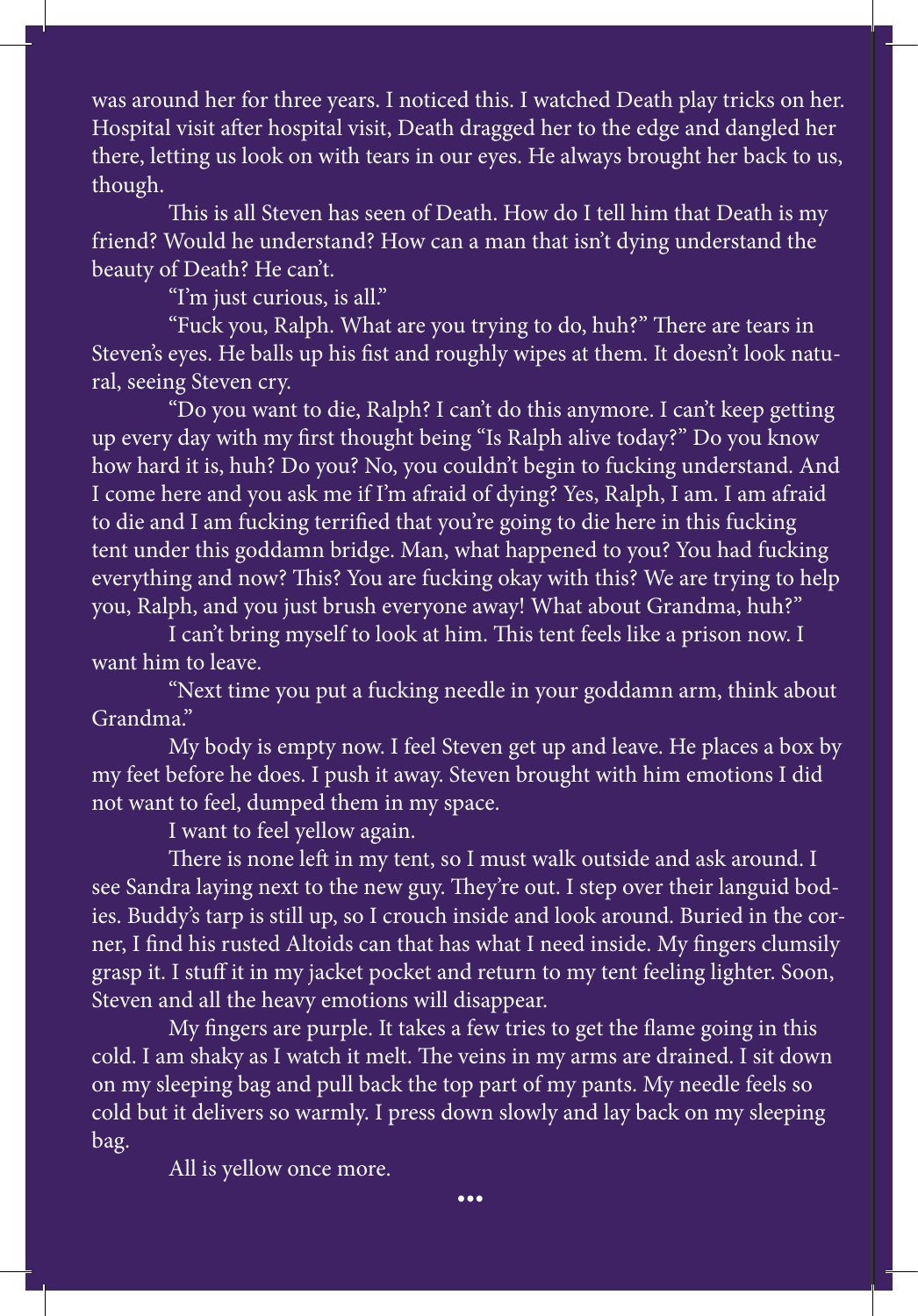In this place, I meet Death once more. I am drifting and I feel Death encompass me and then all is blue. I am sinking further and further away from all that I know. There is no time, no way to tell how long I have been sinking into this blue space. I feel warm all over. My body is not mine anymore, it exists only as fragments.

I am at peace. I am blue.

But Death does not want me. Death brings me down as far as he can only to push me back up. Death takes me away from this beautiful space and returns me to the tent with the holes all over it. I am cold once again. I am alive. The wind whispers through the holes around me. I can't understand what the wind says, so I just lay there and wait.

••• The box is still there. I blink and it doesn't disappear. Whatever Steven brought here is bound to bring up the past. I don't want to remember anything. It hurts too much to remember. Slowly, I rise up on my elbows. The needle is still in me. I take it out. My skin is purple and dotted with little marks.

My hands shiver as I reach out to grab the box at the bottom of my sleeping bag. It is square and heavy. There is one word on the top. Grandma. I trace each letter with my finger, allowing the word to form on my lips. I whisper it to the night.

"Grandma." The word feels unnatural on my lips.

Time passes as I hold the box. I hear the cars passing over the bridge. I imagine the many people stuck in rush hour traffic. How many are going home? How many are leaving somewhere? Suddenly, I feel overwhelmed by the amount of emotions humans are capable of feeling. I shake my head. Tears are forming in my eyes as I clumsily tear the tape off of the box.

Wrapped in bubble wrap, I find a miniature photo album. The cover of it says Ralph. I shudder seeing my name written in that familiar handwriting. The smallness and precision of each letter, the way the curves of each letter flow romantically into the next word or sentence. It is my Grandma's handwriting. Each page represents a year in my life. I close my eyes and imagine my Grandma's small, delicate hands creating this book. There is a picture of me standing on the school stage after winning the spelling bee in the fourth grade. Underneath the picture, there is a detailed description of the event in that same flowy script.

I flip to the end of the book, past miniscule achievements and awkward school photos to see where my Grandma stopped. Her handwriting is jagged and sloppy from the morphine that they gave her in the hospital. I feel my face growing hot. This is too much. Still, I read on.

It is a letter…